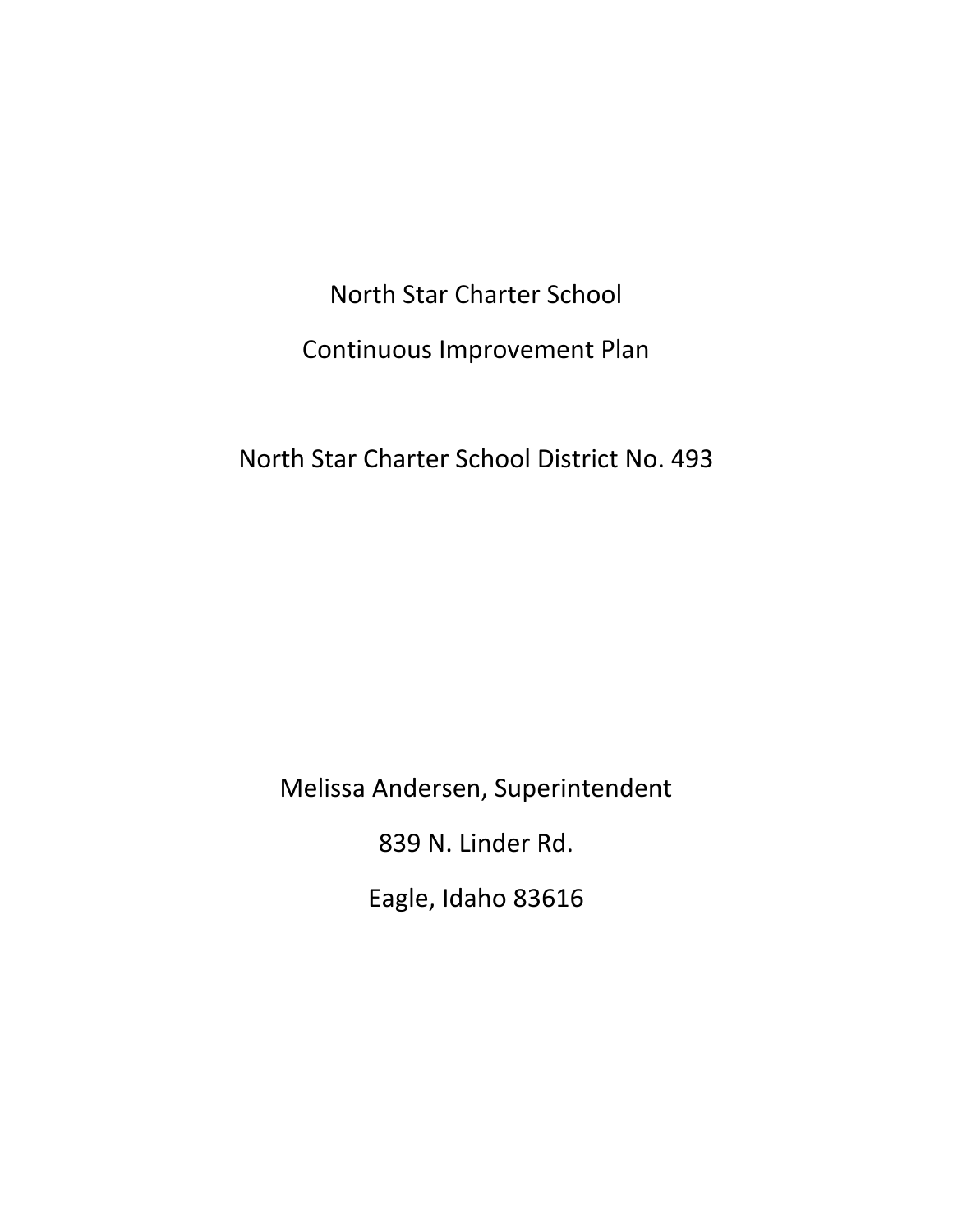# **TABLE OF CONTENTS**

| Goal 4: Develop and implement a comprehensive Technology Use Plan17 |  |
|---------------------------------------------------------------------|--|
|                                                                     |  |

Activity Summary by Funding Source

Activity Summary by School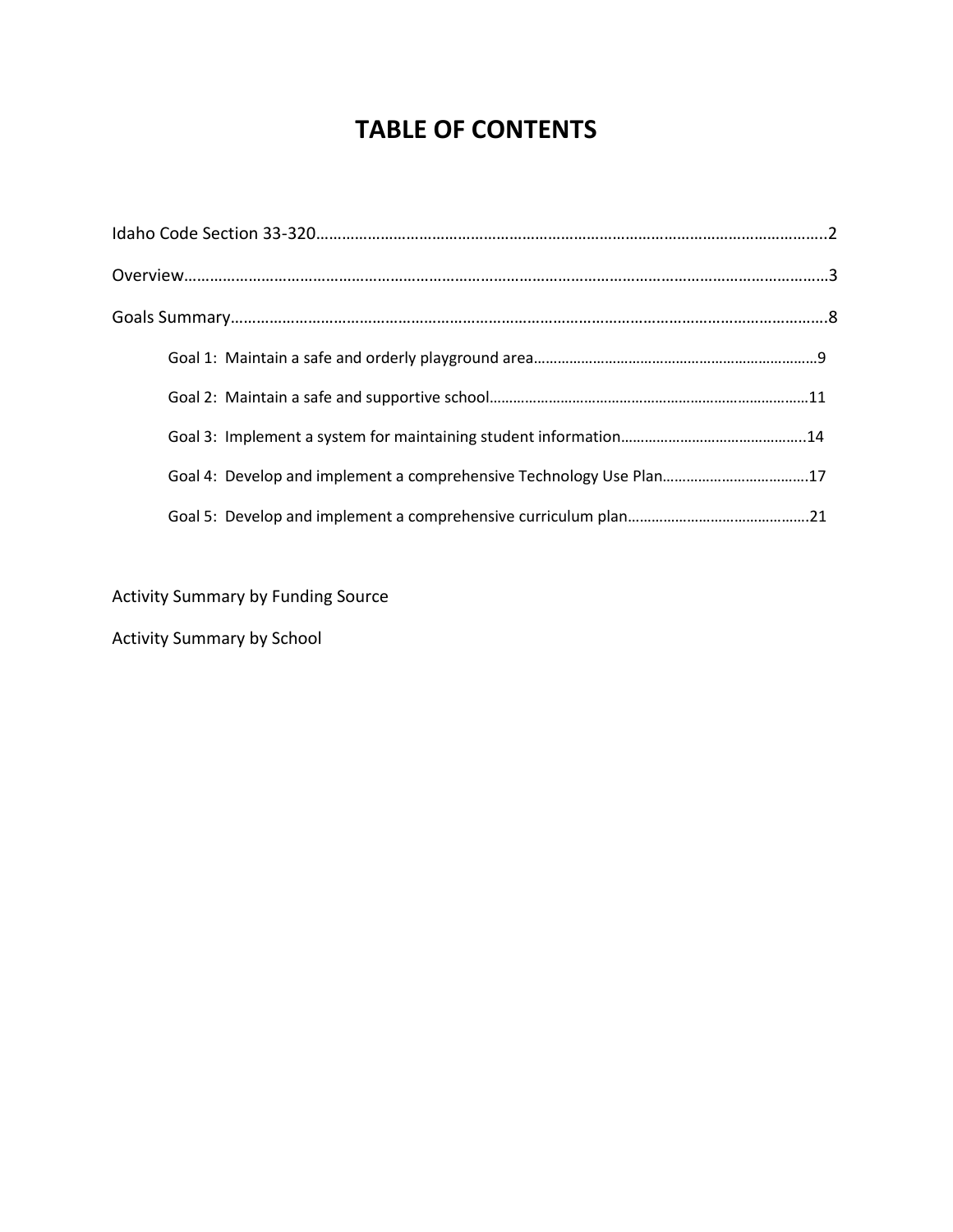## **Idaho Code Section 33-320 33-320.**

#### CONTINUOUS IMPROVEMENT PLANS AND TRAINING.

(1) Each school district and public charter school in Idaho shall develop an annual plan that is part of a continuous focus on improving the student performance of the district or public charter school.

(2) (a) The board of trustees and the superintendent shall collaborate on the plan and engage students, parents, educators and the community as appropriate. The board of directors and the administrator of a public charter school shall collaborate on the plan and engage students, parents, educators and the community as appropriate.

(b) The annual continuous improvement plan shall: (i) Be data driven, specifically in student outcomes, and shall include, but not be limited to, analyses of demographic data, student achievement and growth data, graduation rates, and college and career readiness; (ii) Set clear and measurable targets based on student outcomes; (iii) Include a clearly developed and articulated vision and mission; (iv) Include key indicators for monitoring performance; and (v) Include a report of progress toward the previous year's improvement goals.

(c) The annual continuous improvement plan must be reviewed and updated annually no later than October 1 each year.

(d) The board of trustees or the board of directors shall continuously monitor progress toward the goals by utilizing relevant data to measure growth. The progress shall be included in evaluations of the district superintendent or administrator of a public charter school.

(3) The plan must be made available to the public and shall be posted on the school district or charter school website.

(4) Of the moneys appropriated in the public schools educational support program, up to six thousand six hundred dollars (\$6,600) shall be distributed to each school district and public charter school to be expended for training purposes for district superintendents and boards of trustees, public charter school administrators and boards of directors. Funds shall be distributed on a reimbursement basis based on a process prescribed by the superintendent of public instruction. Qualified training shall include training for continuous improvement processes and planning, strategic planning, finance, superintendent evaluations, public charter administrator evaluations, ethics and governance.

(5) The state board of education shall be granted rulemaking authority to establish appropriate procedures, qualifications and guidelines for qualified training providers and shall prepare a list of qualified training providers within the state of Idaho.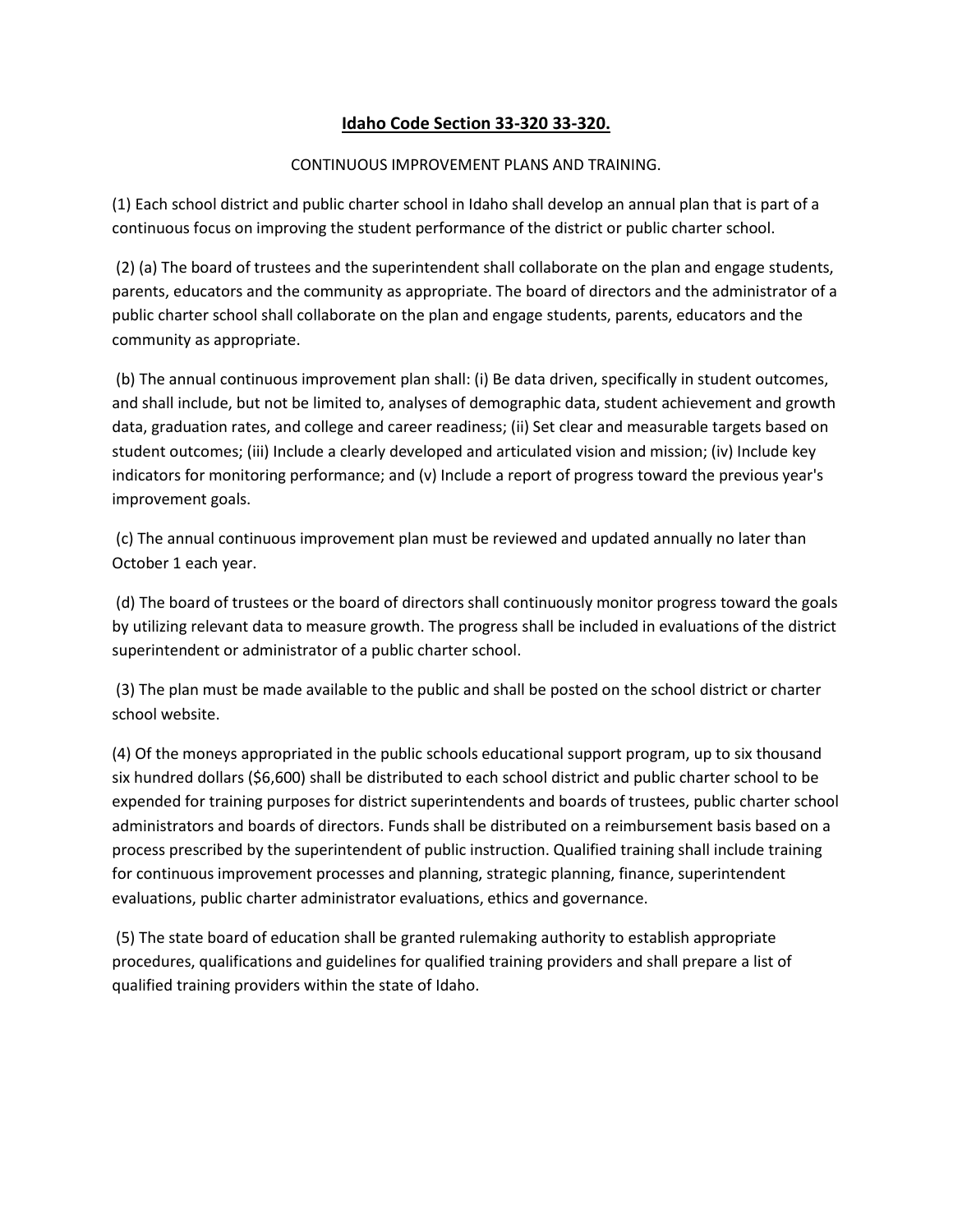## **Overview**

#### **North Star Charter School Mission Statement:**

*North Star Charter School provides students a world-class education characterized by a safe, supportive and structured learning climate that encourages high academic achievement, intellectual confidence, leadership and virtuous citizenship.*

This mission represents our belief that all of our students will receive an education that prepares them to handle the issues of the  $21<sup>st</sup>$  century world by equipping them to think critically and creatively and gain confidence in their skills and knowledge, resulting in citizen leaders with virtue. They will achieve this through the "North Star Way":

- o **Students:** We believe all of our students deserve and can benefit from the educational programs we offer. We are a public, K-12, tuition free charter school.
- o **World-Class:** We are an International Baccalaureate (IB) school. We engage students in exploration and discovery of their  $21^{st}$  century world through the IB Diploma program, learning a second language, surveying music or art, and investigating global entrepreneurship.
- o **Safe, Supportive and Structured:** We help our students become virtuous citizens. Our elementary program prepares students both morally and in conduct, for the leadership, service and hard work of our secondary and IB diploma programs. We provide a safe learning environment allowing students to focus on a challenging curriculum and accelerated learning
- o **High Academic Achievement:** We believe that all students can meet high expectations and overcome obstacles that seem insurmountable. We equip students to think critically and creatively and gain confidence in their skills and knowledge. All students in all grades strive to be "college-ready".
- o **Community:** We are students, teachers, staff, parents, and Directors of the North Star Charter School community. We focus on a shared vision of educational excellence and character development. We strive to understand our unique roles in that common vision. We all have a responsibility to educate NSCS students.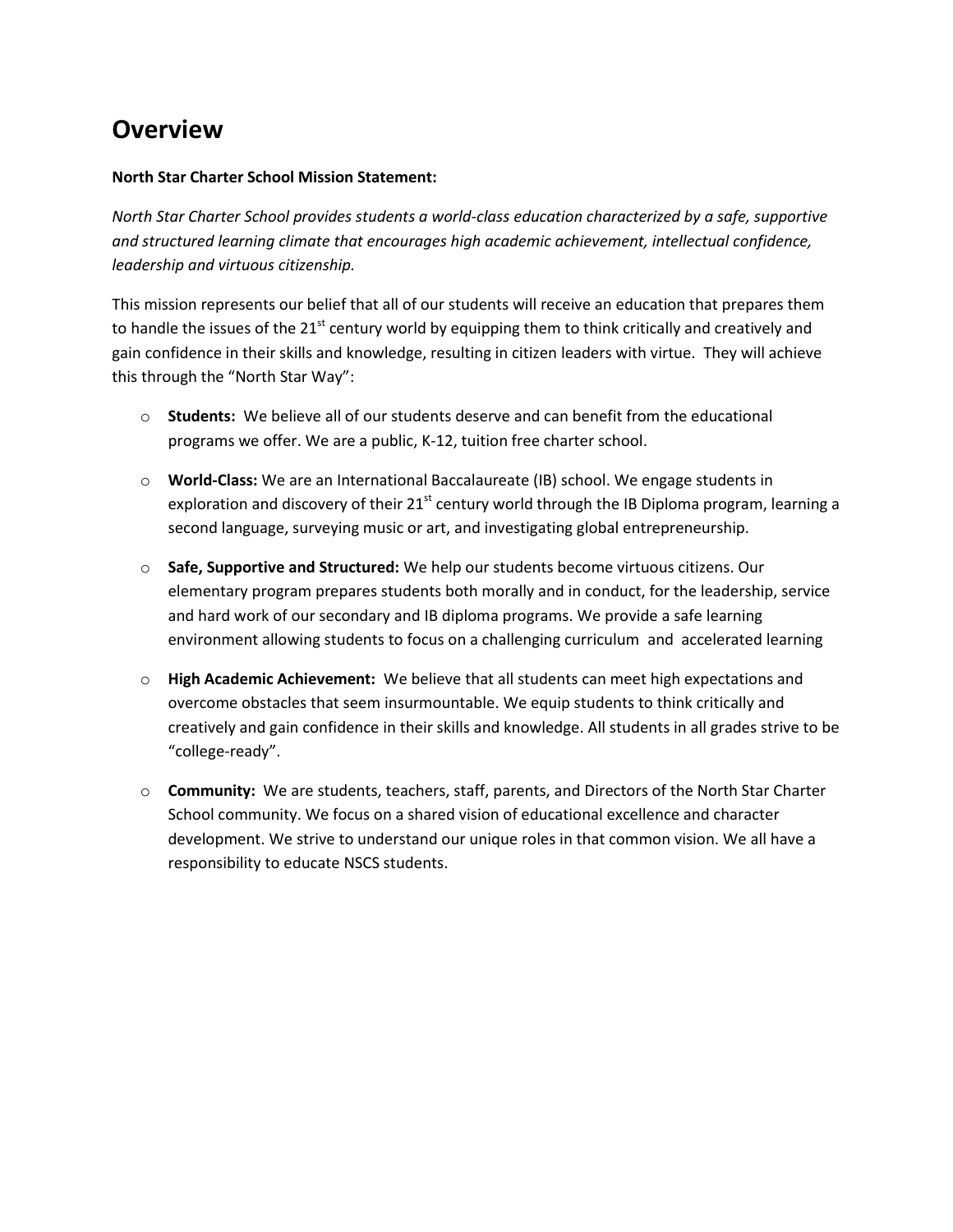#### **North Star Charter School Vision Statement:**

*North Star students will mature as confident architects of their future and thrive at every level of their education and careers.* 

This vision guides North Star Charter School to:

- Forge "high performance" principles into a stellar public education.
- Ignite in our students a passion for critical and creative thinking balanced with a deep ability for self-reflection.
- Fuel a vision of perseverance, compassion and depth of character that empowers our students to flourish in their community, nation and world.

By "high performance" we mean having a universal and pointed focus on accelerated educational expectations for all students. In aligning curriculum from K through  $12<sup>th</sup>$  grades, high standards for teaching and learning can be achieved. We promote and train effective teachers and leaders that use the powerful tools of collaboration and communication to unite the whole NSCS community.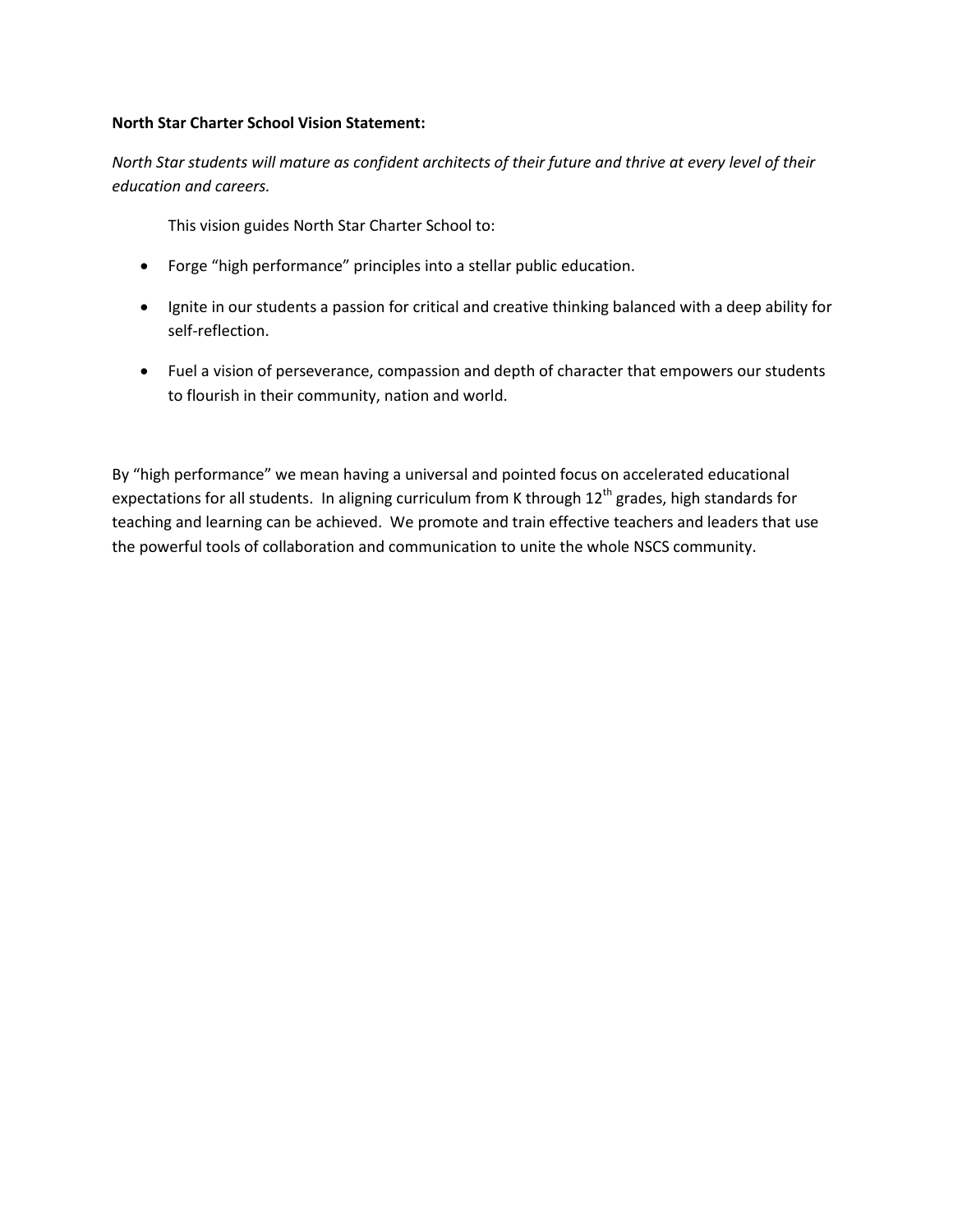#### **Overview of North Star Charter School**

North Star Charter School was established in 2003 as a K-8 charter school to provide parents with an alternative choice in public education. We were authorized by the Meridian School District until October 2014 when we were approved to move our charter to the state. North Star Charter School determines our own curriculum, school schedule and policies based on statutes from the Idaho State Department of Education.

The school's charter articulates the vision of the school's founders to think critically and to become virtuous citizen leaders in our local and world community. The school's basic philosophical and academic design was centered on research-based curricular models with proven records of success.

In 2007, the charter was amended to add North Star Charter's 9th – 12th grade high school, with an emphasis on business and economics. In 2009 we earned our International Baccalaureate designation and became an IB World School.

| <b>Grade Level</b> | <b>Current Enrollment as of</b> |
|--------------------|---------------------------------|
|                    | 9/15/17                         |
| К                  | 85                              |
| 1                  | 84                              |
| $\overline{2}$     | 84                              |
| 3                  | 90                              |
| 4                  | 91                              |
| 5                  | 96                              |
| 6                  | 105                             |
| 7                  | 97                              |
| 8                  | 96                              |
| 9                  | 48                              |
| 10                 | 44                              |
| 11                 | 27                              |
| 12                 | 20                              |
| Total              | 967                             |

#### **Student Demographics**

| 2016-<br>17 | Hispanic   Asian |    | Pacific   White<br><b>Island</b> |     | <b>Black</b> | Am.<br>Indian | Unclass. | Other | <b>LEP</b> | <b>Special</b><br>Ed. |
|-------------|------------------|----|----------------------------------|-----|--------------|---------------|----------|-------|------------|-----------------------|
| #           | 30               | 47 |                                  | 843 | b            |               | 19       | 1 ว   |            | 38                    |
| %           | 3%               | 5% | $>1\%$                           | 87% | $>1\%$       | >1%           | 2%       | 1%    |            | 4%                    |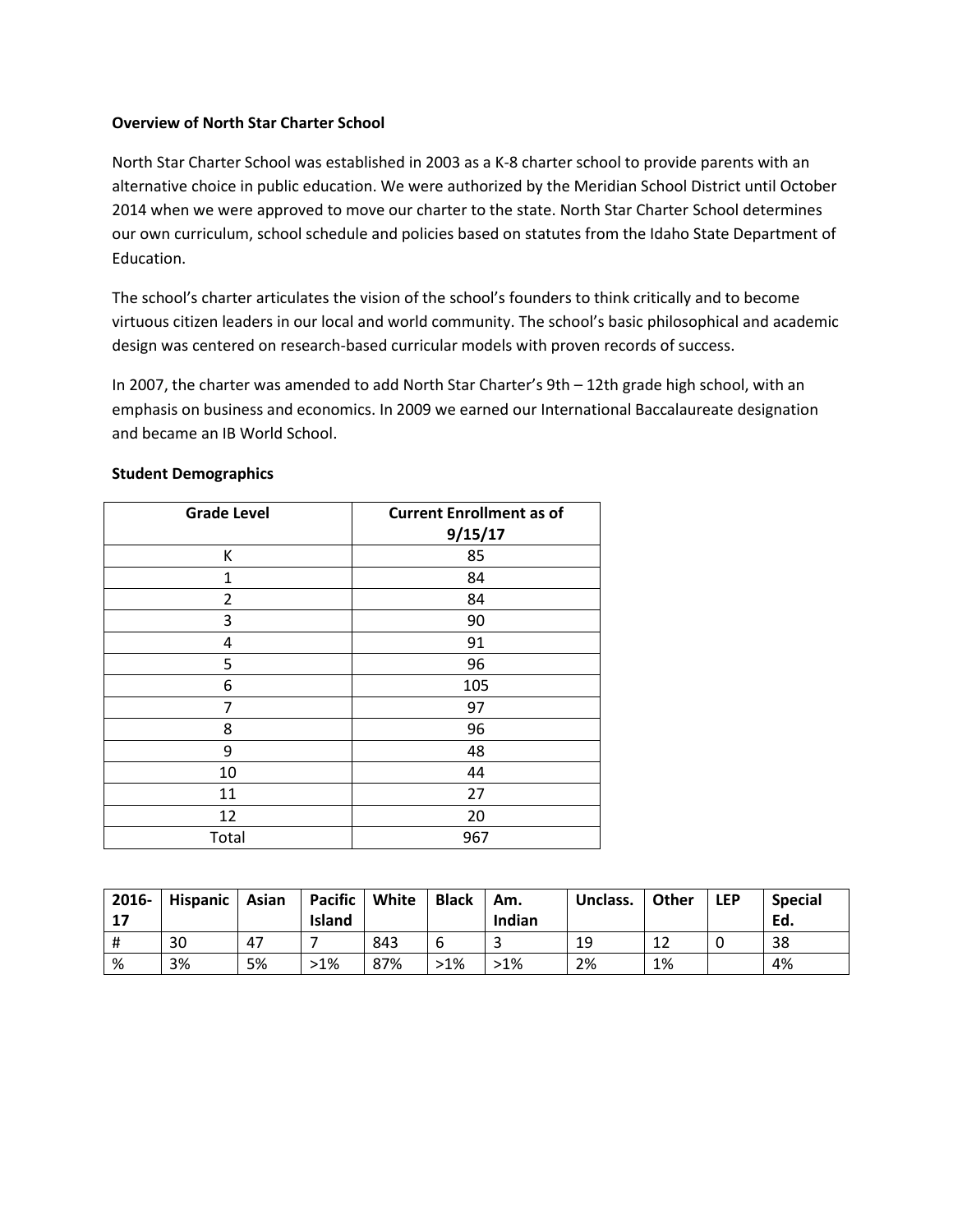## **Student Achievement**

During the 2016-2017 school year North Star Charter School participated in the ISAT summative assessment through the Smarter Balance Consortium.

The ISAT summative assessment is important component of the statewide student assessment systems as stated in the board rule 08.02.03- Rules Governing Thoroughness. The ISAT tests administered to students in grades 3-11 to provide ongoing monitoring of individual, school, district, and state progress. One component of the ISAT is the required participation in English Language Arts/ Literacy and Mathematics. Proficiency on the ISAT verifies that an Idaho Student has met Idaho Core Standards in these content areas.

Academic proficiency is more than test scores. Competency in all academic areas is the goal for every child.

## ISAT Summary:

Overall we are above the state achievement level which is good news and have seen growth from Spring 2016 to Spring 2017 (see below). We do however recognize that we have work to do do to continue to raise student scores and make sure students are prepared for college and careers after North Star Charter School.

| Spring 2015 | % Proficient | Spring 2016 | % Proficient | Spring 2017 | % Proficient | Growth |
|-------------|--------------|-------------|--------------|-------------|--------------|--------|
| 3rd Grade   | 83           |             | 56           |             | 68           |        |
| 4th Grade   | 57           |             | 66           | $-17$       | 62           | $+6$   |
| 5th Grade   | 67           |             | 58           | $+1$        | 79           | $+13$  |
| 6th Grade   | 61           |             | $72\,$       | $+5$        | 57           | $-1$   |
| 7th Grade   | 65           |             | 66           | $+5$        | 78           | $+6$   |
| 8th Grade   | 65           |             | 78           | $+13$       | 73           | $+7$   |
| 9th Grade   | 84           |             | 94           | $+29$       | 91           | $+13$  |
| 10th Grade  | 81           |             | 96           | $+12$       | 91           | $-3$   |

## ELA/Literacy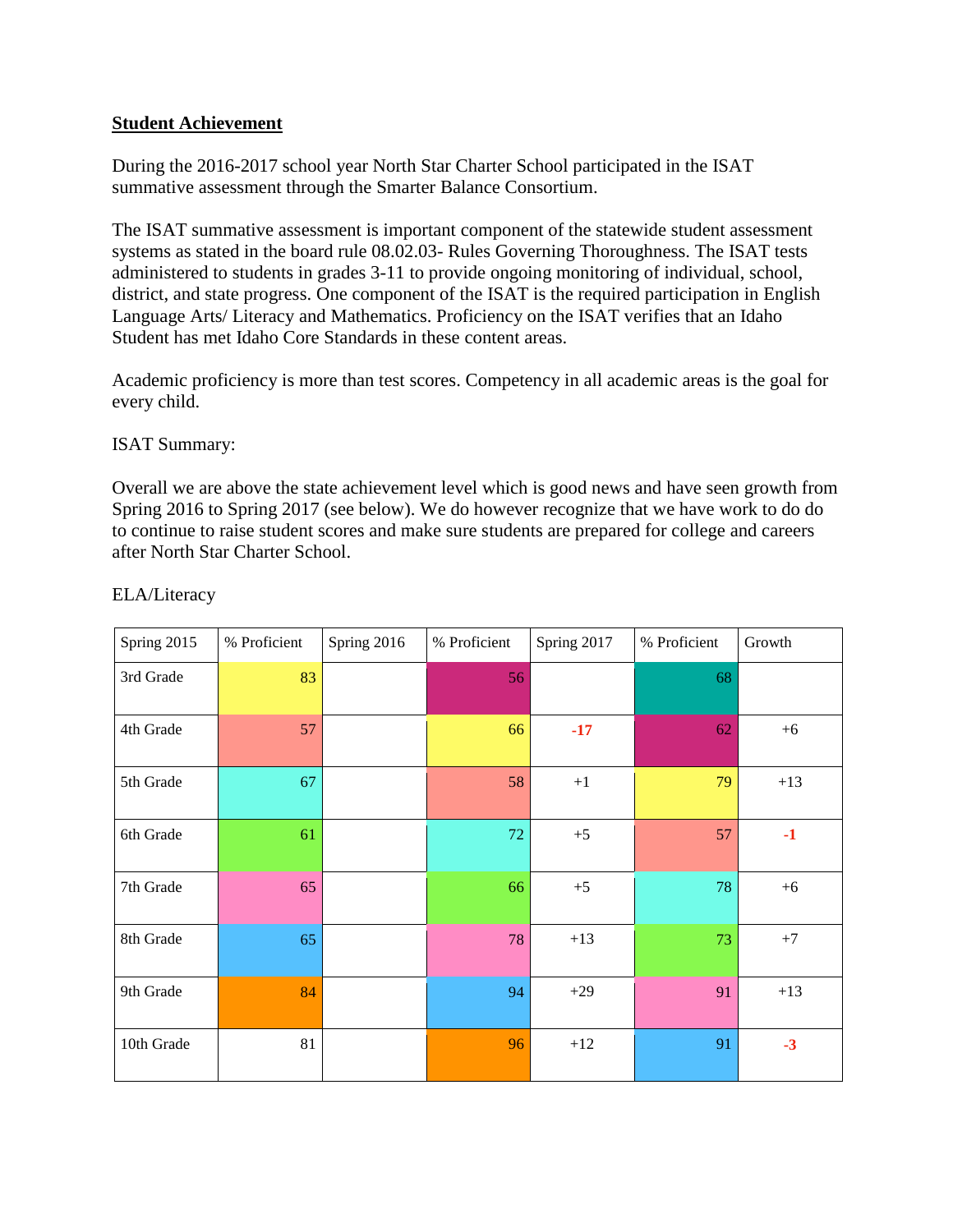## **Mathematics**

| Spring 2015 | % Proficient | Spring 2016 | % Proficient | Spring 2017 | % Proficient | Growth |
|-------------|--------------|-------------|--------------|-------------|--------------|--------|
| 3rd Grade   | 75           |             | 69           |             | 78           |        |
| 4th Grade   | 66           |             | 78           | $+3$        | 74           | $+5$   |
| 5th Grade   | 68           |             | 61           | $-5$        | 74           | $-4$   |
| 6th Grade   | 68           |             | 77           | $+9$        | 68           | $+7$   |
| 7th Grade   | 54           |             | 78           | $+10$       | 83           | $+6$   |
| 8th Grade   | 41           |             | 63           | $+9$        | 73           | $-5$   |
| 9th Grade   | 55           |             | 63           | $+22$       | 65           | $+2$   |
| 10th Grade  | 50           |             | 76           | $+21$       | 65           | $+2$   |

## **College and Career Readiness**

Our goal is that all students at North Star Charter School will be prepared for college, career and citizenship. We will develop and emphasize practices throughout the K-12 program to give students the academic opportunities to be successful in one or more post-secondary options (2 or 4 year college, accredited vocational school or program, military service branch, and/ or mission).

The K-5 program at North Star is represented by evidence-based curricula and through student participation and collaboration in a successful, spiraling curriculum, and the "teach to the top" philosophy that has helped North Star students report some of the highest state-mandated, year-end assessment results in the state of Idaho. North Star believes that when teachers design lessons around teaching to the advanced student (teaching to the top), all students in the classroom benefit from and accelerate their learning.

In North Star's secondary program (grades 6-12), three areas of focus were identified: international issues, economics, and business. International-mindedness requires staff and students alike to look beyond the community we live in – to seek to participate in a respectful and knowledgeable manner with the culturally rich and diverse global community. The business and economics strand extends from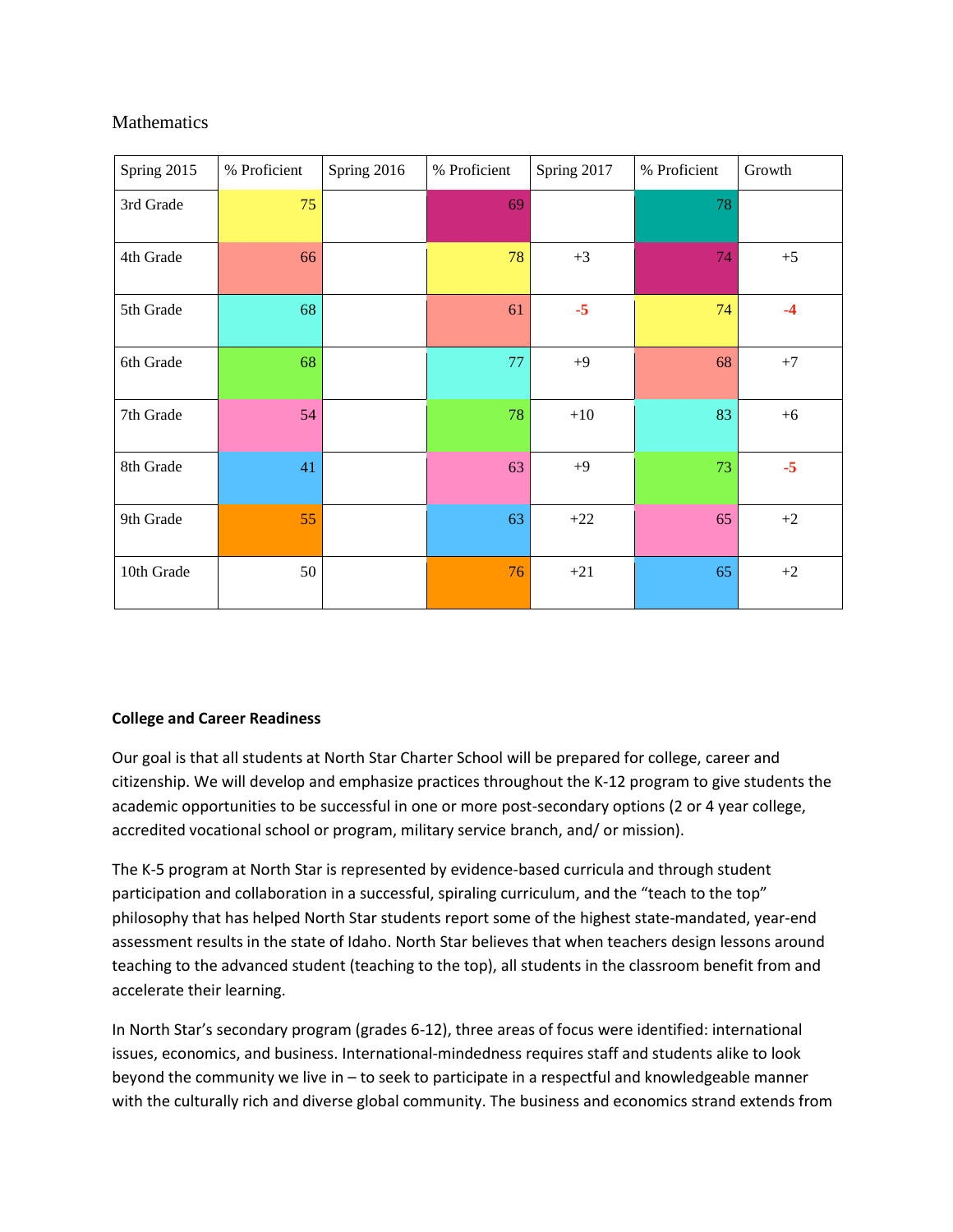the introductory program in the elementary school to the secondary school and includes courses such as personal finance, marketing, web design, business and technology, macro and micro economics, entrepreneurship, and leadership.

Middle students have access to Career Information Systems (CIS). Students begin the development of a portfolio that includes interest inventories, career and college research.

High School students at North Star also have access to CIS. All sophomores take the PSAT, and all juniors take the SAT and ASVAB. Our juniors also have National Merit Scholar opportunities through PSAT. Our students score above the State averages each year for both SAT and ACT. North Star also provides a scholarship and FAFSA information sessions for our families. High school students are also allowed the opportunity to attend local college fairs. During senior year, colleges visit for recruitment purposes and students are allowed college visitations.

#### **IB Results**

The numbers in the chart reflect the percentage of students who have passed an IB exam and earned the prestigious IB Diploma.

| Year | English | Math | Math           | History | Bio | Spanish | Music     | Art       | Comp      | Diploma |
|------|---------|------|----------------|---------|-----|---------|-----------|-----------|-----------|---------|
|      |         | SL   | <b>Studies</b> | HL      | HL  |         |           |           | Sci       |         |
| 2011 | 75%     | 80%  | 40%            | 55%     | 13% | 100%    | 100%      | <b>NA</b> | NА        | 56%     |
| 2012 | 80%     | 100% | 31%            | 4%      | 10% | 36%     | NA        | <b>NA</b> | <b>NA</b> | 4%      |
| 2013 | 90%     | x    | x              | 43%     | 0%  | X       | <b>NA</b> | <b>NA</b> | <b>NA</b> | 0%      |
| 2014 | 82%     | 38%  | 50%            | 65%     | 18% | 100%    | <b>NA</b> | <b>NA</b> | NA        | 50%     |
| 2015 | 100%    | 83%  | 0%             | 75%     | 10% | 100%    | 100%      | <b>NA</b> | <b>NA</b> | 71%     |
| 2016 | 100%*   | 70%  | 90%            | 71%     | 0%  | 94%     | 33%       | <b>NA</b> | <b>NA</b> | 22%     |
| 2017 | 100%    | 75%* | 91%            | 90%     | 5%  | 100%*   | 91%       | 100%      | 0%        | 63%     |